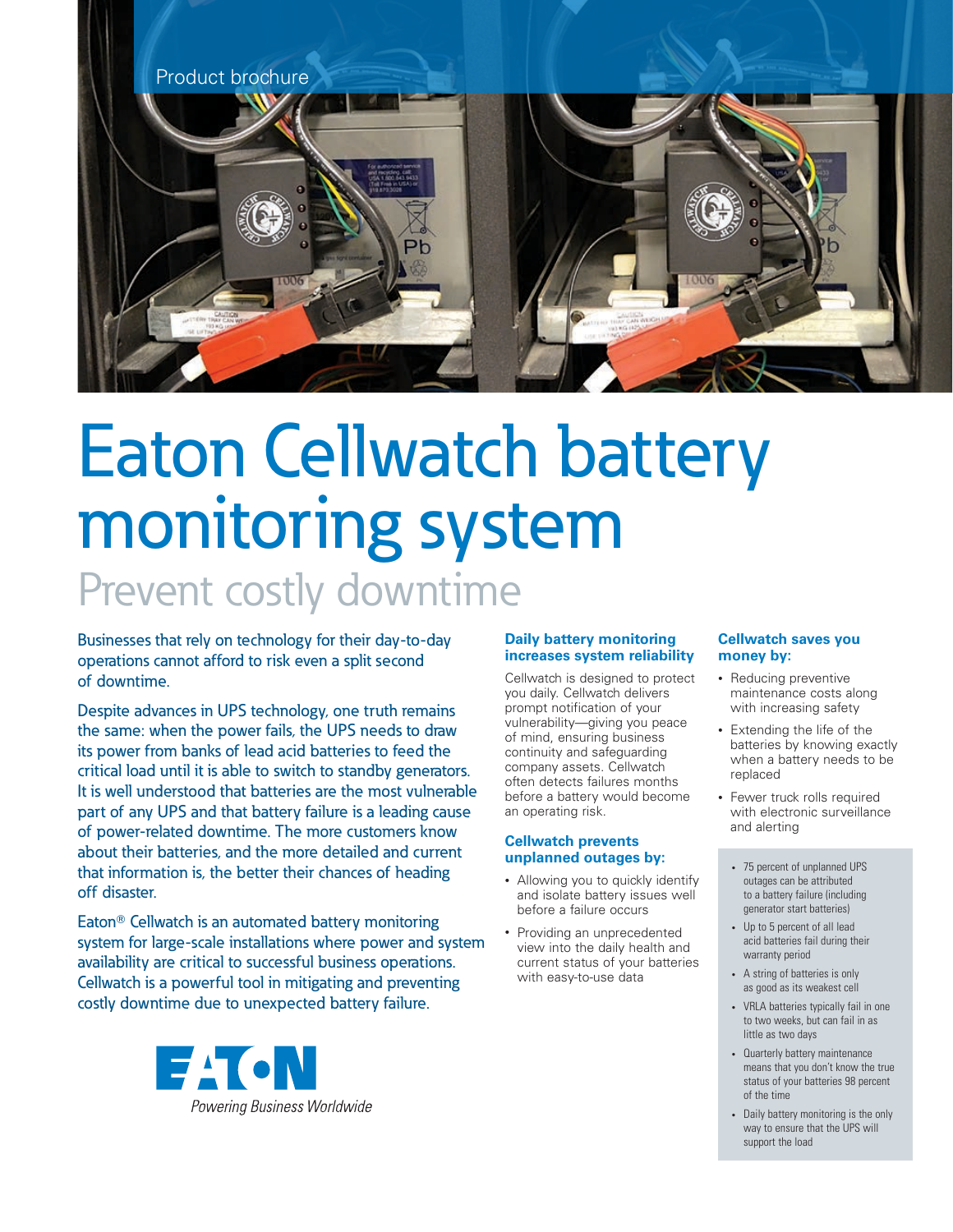

### **Fast installation—immediate results**

Cellwatch's unique design uses an extremely light test load, combined with superior electrical noise filtering for the highest performance across the widest range of batteries in the industry. Cellwatch is the most versatile system on the market today. Each DCM is capable of monitoring 2–16V jars. This capability enables Cellwatch to provide a total solution, addressing all critical batteries in the power network.

- Modular and scalable design allows for easy installation and expandability
- No calibration required
- Self addressing modules—makes set-up and maintenance simple

#### **Eaton Cellwatch services**

Eaton offers a comprehensive battery monitoring service that works in conjunction with the Cellwatch system. The service has two main components: e-mail notification and periodic reporting. The e-mail notifications provide information about alarms that are happening in the Cellwatch system. This allows for remote notification without needing to access the Cellwatch iBMU to retrieve information. The e-mail notifications can be directed to multiple e-mail addresses if desired, providing assurance that the information is disseminated and corrective action taken. The periodic reporting provides a comprehensive report on the health of the battery being monitored by the Cellwatch system. This report provides information about the alarm activity during the reporting period, the current status of the battery and recommended actions to either address outstanding issues or direction on issues that need to be evaluated further by the customer.

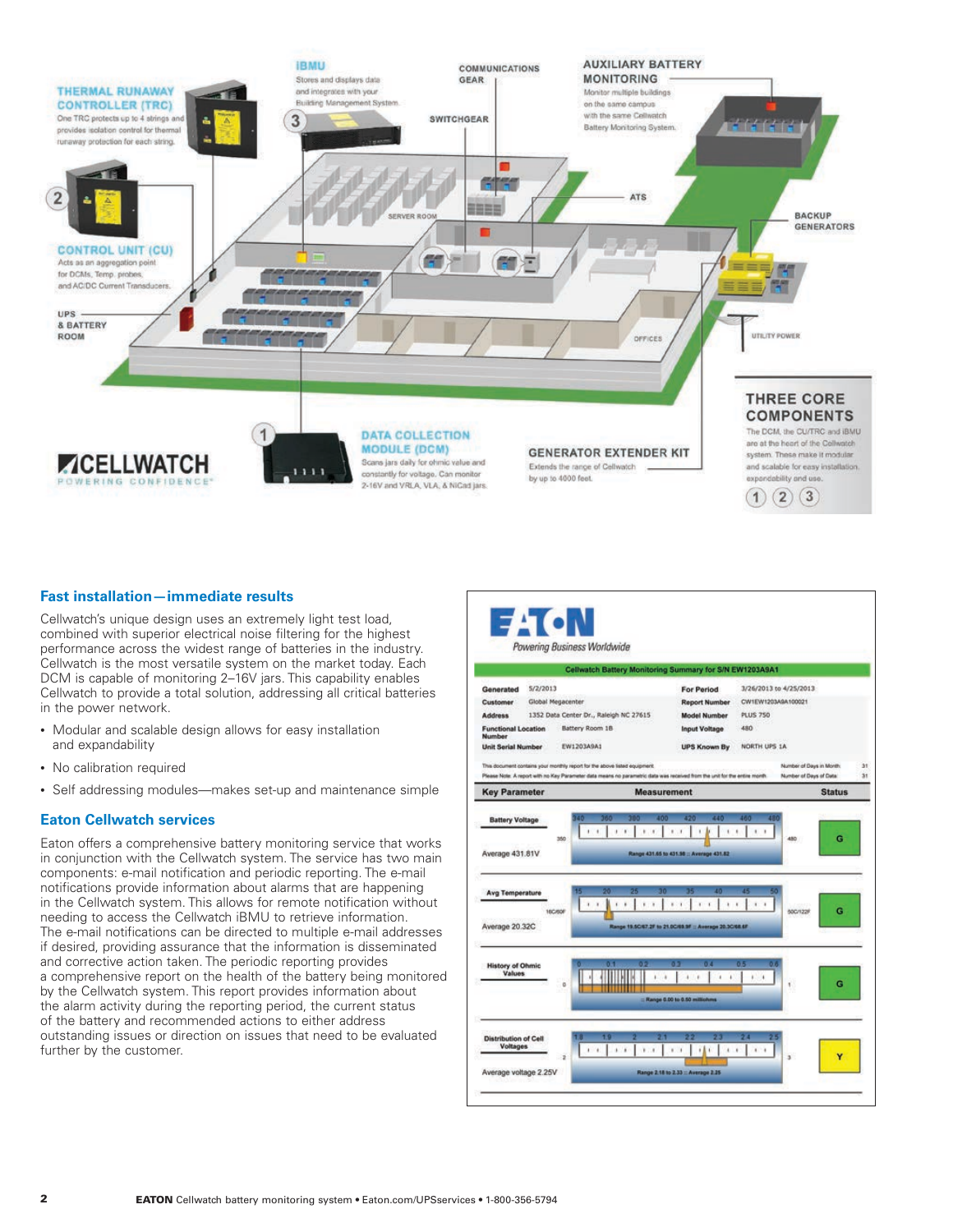#### **Battery status at a glance**

Cellwatch gives you a simple view providing quick battery access with a clear indication of a good or bad cell or jar. Cellwatch also monitors and displays the status of generator, switchgear and communications gear batteries in the same user interface with UPS batteries.



#### **Alarm management and reporting**

The Cellwatch Data Manager Application stores all battery alarms from the very first alarm reported and provides controls so you can sort and quickly identify issues, manage alarms, and use the data to create a customized report and plan of action. Filter by string and cell, type, date and status of the alarm. Active alarms are highlighted in red until they end.

| Collection Colto Phoneses                                           |                                       |                                |                                                           |                          |                     |                                   |                               |                        | 5.53.8                                        |
|---------------------------------------------------------------------|---------------------------------------|--------------------------------|-----------------------------------------------------------|--------------------------|---------------------|-----------------------------------|-------------------------------|------------------------|-----------------------------------------------|
| No. Sulton Avis                                                     |                                       |                                |                                                           |                          |                     |                                   |                               |                        |                                               |
| <b>College to Alaska</b>                                            |                                       |                                |                                                           |                          |                     |                                   |                               |                        | <b>Clinical and the University</b>            |
| u<br>that                                                           | <b>But</b>                            | Power                          | <b>Buttery</b>                                            | <b>STANK</b>             | <b>Pub Africane</b> | <b>TANK</b>                       | <b>Bullet</b><br>٠            | ۰                      | Titled by Jane Har-                           |
| ×                                                                   | <b><i>BUILDING</i></b>                | <b>BUSINESS RAINERS</b>        | urs 2                                                     |                          | 46.1                | there's by                        |                               | <b>Includ</b>          | <b>Status</b>                                 |
| $\mathbf{z}$                                                        | T07-11-153-4044                       | <b>BED-HARRISON</b>            | JE3                                                       |                          | 20.8                | mare: SA                          |                               | <b>Hornad</b>          |                                               |
| $\overline{\phantom{a}}$                                            | 30201204034                           | 49-14039-1-120-2               | <b>UPS 2</b>                                              | ×                        | THE.                | 温泉ない                              |                               | DANA                   | Ξ<br><b>I</b> Hotel                           |
| ×                                                                   | <b>WELF-TE-LINENMAN</b>               |                                | <b>SIPS 3</b>                                             | ×                        | <b>TELE</b>         | anawic B                          |                               | motor                  | w                                             |
| A                                                                   | <b>BUILDING</b>                       | <b>BUD UNITED RESERVES</b>     | Lan u                                                     | т                        | Telectric           | winted by                         |                               | <b>SHARA</b>           | ۰<br>в<br><b>School of</b>                    |
| $\overline{30}$<br>즓                                                | MAIL 49-1242-46-AL                    | protectives in the fire and we | LIFE 1                                                    |                          | 26.3                | 36.08 <                           |                               | Close it his trustees. | $\overline{\phantom{a}}$                      |
|                                                                     | 3012-33-13 88-51-37                   | <b>BUSINESS EDIRETAL HE</b>    | <b>L#1 3</b>                                              |                          | 391.14              | 当初文に発                             |                               | <b>Debat</b>           | <b>ANTISCOPY</b>                              |
| w                                                                   | Ministraction will as                 | 810-2141 10:48:5214            | 48.5                                                      |                          | W.L.                | <b>MARY</b>                       | ٠                             | <b>Sisted</b>          | 157<br>Alams Lake                             |
| ×                                                                   | Most 44 at Animati                    | <b>B-27-11-40 11112-2114</b>   | an a                                                      |                          | <b>Cat AL</b>       | <b>CARL IN</b>                    |                               | <b>General</b>         | r fram i shus ani.                            |
| ×                                                                   | 2020/01/23                            | Michael Head and Che           | Let's                                                     |                          | C1.4                | $+586.4$                          |                               | Grand                  | <b>GROOF KANK</b>                             |
| $\overline{\mathbf{x}}$                                             | 2012/11/22 12:22:23                   | 第四の実式数位式                       | Lan s                                                     |                          | CT.8                | 48.10.8                           |                               | Build                  | <b>No. Nok Hallison</b>                       |
| ×                                                                   | <b>ROOKSIDE</b>                       | <b>EDGRESSIVE</b>              | UH1 3                                                     |                          | $(2)$ . 30          | $-26.05. k$                       |                               | Drowl                  | EX-STATISTICS.                                |
| w                                                                   | Minds as Mr off die Mi                | Michael McAdoor Fred           | Law in                                                    |                          | 191.4               | 444                               |                               | <b>Brist</b>           | <b>Those tuke kema</b>                        |
| $\overline{\phantom{a}}$                                            | <b>INVESTIGATION</b>                  | $\overline{\phantom{a}}$       | <b>SIPS at</b>                                            | ×                        | 10.8                | <b>IRAGA M</b>                    |                               | <b>COM</b>             | <b>AT-Mukaled olar</b><br>12-year-after years |
| $\overline{\phantom{a}}$                                            | 30-210-31 11:24:36                    | THE CATALOG LINE               | 1,892.01                                                  | $\overline{\phantom{a}}$ | CT: UI              | MAR ALL                           |                               | <b>Pintick</b>         | <b>Securities Gallery</b>                     |
| $\sim$                                                              | <b>JESU CHRISTINE</b>                 | ALCOHOL: NO                    | <b>JPL2</b>                                               |                          | Call: 34            | <b>Hillman</b> Car                |                               | bidad                  | art - raph temperature                        |
| $\overline{a}$                                                      | <b><i>ROND ZEEDLER</i></b>            | design in in the work.         | 41.1                                                      |                          | <b>Carl Will</b>    | <b>Shift</b> III                  |                               | <b>Barbard</b>         | ET-Lide Import stunt                          |
| $\overline{\phantom{a}}$                                            | anches aver aces.                     | an under alla kendas Benda     | Lans of                                                   |                          | ink as              | in my                             |                               | <b>Almost Norway</b>   | <b>Charlespower #45</b>                       |
| $\overline{u}$                                                      | <b>JECACI VI UL-MUN</b>               | 2010/03/23 12:36:473.4         | LIPS 2                                                    |                          | Cab. 1              | <b>EMI</b>                        |                               | Grant for pumps        | Polance, show and/                            |
| $\overline{w}$                                                      | <b>ROUGH OF THE REAL</b>              | <b>BUNGAS UK BI-47LI</b>       | L#t 1                                                     |                          | $C = 1$             | 2.301                             |                               | Client for Automo      | <b><i><u>Installation!</u></i></b> Kares      |
| $\overline{\mathcal{M}}$                                            | period turn on an on-                 | 81943-01064701                 | ide in                                                    |                          | Call 1              | 3.301                             |                               | Classifications        | <b>Charling Active Many</b>                   |
| $\overline{a}$                                                      | <b>MADE LOCATED</b>                   | <b><i>BURGHALLEYS</i></b>      | Laro 2                                                    |                          | $-186.4$            | 2.81                              |                               | Circuit for system     |                                               |
| w                                                                   | Ministrational statements             | <b>Bridgeway</b> (Ch. Mr. Ch.) | <b>JAC2</b>                                               |                          | ca i                | 2.361                             |                               | Concrete system        | <b>John Aires</b>                             |
| A6                                                                  | <b>BOD-00-68</b>                      | 2010/02/20 03:30:47:47         | 1,812                                                     |                          | CHL II              | 2.381                             |                               | Court by turing        | <b>Tractive Harry</b>                         |
| 45                                                                  | <b>JENNING</b> 10-46 BY               | 20043-221206-4714              | LMS 2                                                     |                          | CAL                 | <b>EXER</b>                       |                               | Closed-by-suchers      |                                               |
| s                                                                   | <b>MARK 4 00 W.W.</b>                 | <b>MONTHSTANTIN</b>            | Link 2                                                    |                          | Fab 4               | <b>AMER</b>                       | <b>Card</b>                   | Continuedas 2          |                                               |
| Thomas - they lead                                                  |                                       |                                |                                                           |                          |                     |                                   |                               |                        |                                               |
| DATTUCKH!<br>callery (PL), long 1.07.4                              |                                       |                                | Burden, LPI J. 1994.                                      |                          |                     | <b>RIMMY</b><br><b>Indern art</b> |                               |                        |                                               |
| Ralley of APR 3, Group K. CT-4                                      |                                       |                                | Rulero LFC 1. CHArd                                       |                          |                     | <b>Rallery/JRT</b> 1              |                               |                        |                                               |
|                                                                     | Names (195.2) Strong G. CO. 63        |                                | Renew UNL Street                                          |                          |                     | Distance (AS)                     |                               |                        |                                               |
| Mutsa'yı'dırt 3, String-4, (T) B                                    | Startesho stirts is stered in (19) as |                                | Berken: Lat. L. Gillegi, D<br>Murderio LAN, 5, Newcy, 2   |                          |                     |                                   |                               |                        |                                               |
| Deltery: 1971 5. String: C. CT-R                                    |                                       |                                | Bettery, LBS 5, Street, 5                                 |                          |                     |                                   |                               |                        |                                               |
| Deferro (PT.), Shop 1, 914                                          |                                       |                                | ENTRYH LPS 3, DEEN 4<br><b>Rallater CRE L. Elrico, S.</b> |                          |                     |                                   |                               |                        |                                               |
| Marlee vi 1890 S. Gringe K. Th. L.<br>Return 1991 3, Group 3, St. 6 |                                       |                                | Barney LPL L Gregorie                                     |                          |                     |                                   |                               |                        |                                               |
| Germany Why L. German J. Nr. Let                                    |                                       |                                | Bartero Lets L Geogr 2                                    |                          |                     |                                   |                               |                        |                                               |
| MuttervicePH 9, Strings 1, 991 9<br>Deltery (95 5 String & W-5)     |                                       |                                | Button: UH 1, 6110) 3<br>al Barbon UPS 1 (894) 5          |                          |                     |                                   |                               |                        | <b>Distances</b>                              |
|                                                                     |                                       |                                |                                                           |                          |                     |                                   |                               |                        |                                               |
| Advanced sales I really wretched                                    |                                       |                                |                                                           |                          |                     |                                   | <b>CHAIR</b><br><b>Julied</b> |                        |                                               |

#### **Ohmic alarm levels**

Cellwatch automatically sets ohmic alarm levels in minutes for all new strings being monitored, or on a string-by-string basis for aging battery systems. The *auto set* ohmic alarms function ensures proper ohmic alarm setting, improving set-up for batteries with inter-cell and inter-tier links that have varying ohmic measurements. This feature also eliminates the risk for human error and saves a significant amount of time for large battery systems.



#### **Alarm level display**

Cellwatch displays alarm levels for individual jars along with their history graph for easy comparison of actual readings and programmed alarm levels. With just a few clicks you can visualize how the cell is trending over time compared to the alarm levels configured for that jar. Graphing functions provide quick views of a battery's performance over its entire life cycle and allow the user to quickly select and zoom in for detailed evaluation.



Cellwatch reading in **BLUE**

#### **Detect, warn and prevent thermal runaway**

Cellwatch instantly detects if thermal runaway conditions are present in cabinet and open rack configurations. When a thermal runaway condition is detected, GUI indicators turn red and a warning alert appears on the screen. Simultaneous with the on-screen warnings, alarm notifications are sent via email or SMS, building management systems are also notified, and lights on the front of the TRC are illuminated. In compliance with IFC 608.3, Cellwatch isolates the string by disconnecting the battery from the charger to prevent thermal runaway. Cellwatch provides temperature data for ambient, pilot cell and for all jars.



#### **Cell voltage performance on load**

Cellwatch provides a detailed view of all cells under load so you can verify performance of each individual cell/jar under load.